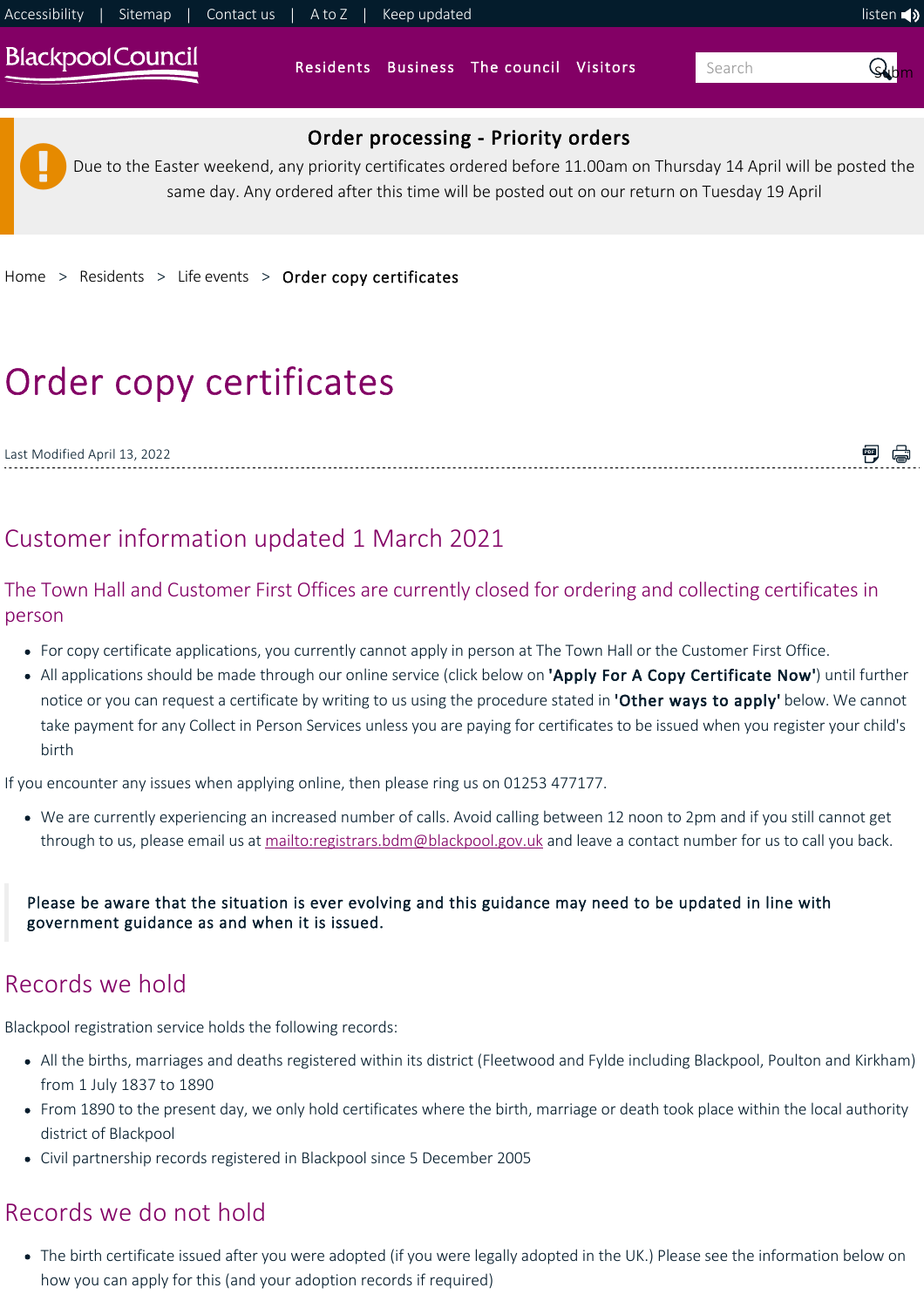- We do not hold current records for events taking place outside of Blackpool. For example if you were born in Oldham you will need to contact Oldham Council. You can search for [other Register Offices in England and Wales](https://www.gov.uk/register-offices)
- Records for life events that took place in Fylde or Wyre (or in the sub‐district of Fleetwood and Fylde) from 1890 will be held at [Lancashire Certificate Services.](https://lccsecure.lancashire.gov.uk/online/services/certificate/#Lancashire%20Certificate%20Services)
- For family history enquiries, you may find the [LancashireBMD](http://www.lancashirebmd.org.uk/index.php) website useful to search for events that have taken place within Lancashire since 1837. The 'coverage' sections shows the dates the records are indexed for each district.
- For events taking place outside of England and Wales, you will need to contact the local authority or foreign country where the event took place.
- Stillbirth certificates (we only hold hold records for recently registered stillbirths and in these instances, only the parent(s) named in the record may apply for a copy certificate)

### Certificate costs

| Service  | <b>Description</b>                                                                     | Postage                                                                    | Online/postal/in<br>person cost | <b>Telephone</b><br>application<br>cost |
|----------|----------------------------------------------------------------------------------------|----------------------------------------------------------------------------|---------------------------------|-----------------------------------------|
| Standard | We will process your application within<br>four weeks.                                 | Royal Mail 2nd Class post                                                  | £11                             | £16                                     |
| Priority | We will fast-track your application aiming<br>to produce certificates within 24 hours. | Royal Mail 1st Class post unless you<br>choose a different delivery option | £35                             | £35                                     |

Please note: we currently cannot offer Order and/or Collect in Person

## Enhanced delivery options

- Collect in person from the Customer First Centre, Municipal Buildings, Corporation Street, Blackpool. FY1 1GB (Currently suspended)
- Royal Mail 1st Class signed for Recorded delivery £3
- Royal Mail Special Delivery Guaranteed next working Day ‐ £8 ‐ for priority applications only

### Apply for a copy certificate

You can apply for a certified copy of a birth, marriage, civil partnership or death certificate online.

Apply For A Copy Certificate Now

#### Other ways to apply

You can also apply for a copy certificate:

- In person: You can apply for a certificate in person by calling into the Customer First Centre located on Corporation Street. The office is open Monday to Friday between 9.00am and 5.00pm (10.00am to 5.00pm on Wednesday) (Currently suspended)
- By telephone: You can apply for a certificate over the phone with a credit or debit card by ringing 01253 477177
- By post: You can apply for a certificate by post. Please send your request to the Registration service, Blackpool Council, Municipal Buildings, Corporation Street, Blackpool FY1 1GB enclosing a cheque or postal order made payable to Blackpool Council

#### Missing certificate policy

- Once your certificate leaves our office and is passed to the Royal Mail, if it goes missing in the post and you have chosen 1st or 2nd Class postage, you will need to contact Royal Mail to investigate.
- If your certificate does go missing, we will not issue a free replacement and you will need to purchase another.